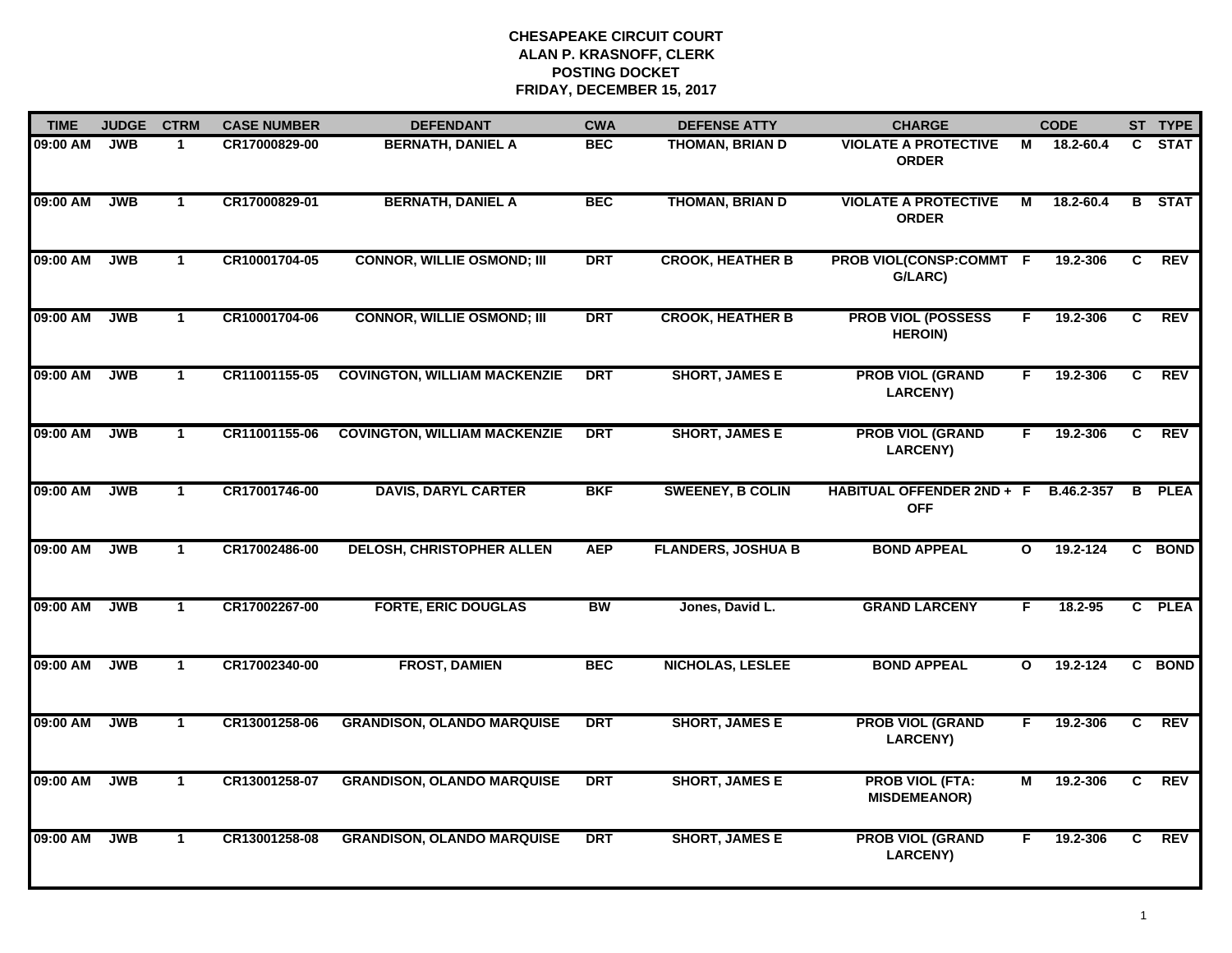| <b>TIME</b> | <b>JUDGE</b> | <b>CTRM</b>  | <b>CASE NUMBER</b> | <b>DEFENDANT</b>                   | <b>CWA</b> | <b>DEFENSE ATTY</b>     | <b>CHARGE</b>                                |    | <b>CODE</b> |                | ST TYPE       |
|-------------|--------------|--------------|--------------------|------------------------------------|------------|-------------------------|----------------------------------------------|----|-------------|----------------|---------------|
| 09:00 AM    | <b>JWB</b>   | $\mathbf{1}$ | CR13001150-02      | HARRELL, RONALD WAYNE; III         | <b>DRT</b> | Buyrn, William E.       | <b>PROB VIOL (GRAND</b><br><b>LARCENY)</b>   | F. | 19.2-306    | C              | <b>REV</b>    |
| 09:00 AM    | <b>JWB</b>   | $\mathbf{1}$ | CR17001810-00      | <b>HASTY, REBECCA ROLLINS</b>      | <b>DRT</b> | <b>BOSLEY, CORIE</b>    | <b>GRAND LARCENY</b>                         | F. | 18.2-95     |                | <b>B</b> BOND |
| 09:00 AM    | <b>JWB</b>   | $\mathbf{1}$ | CR17001810-02      | <b>HASTY, REBECCA ROLLINS</b>      | <b>DRT</b> | <b>BOSLEY, CORIE</b>    | <b>PETIT LARCENY</b>                         | M  | 18.2-96     |                | <b>B</b> BOND |
| 09:00 AM    | <b>JWB</b>   | $\mathbf 1$  | CR17001810-03      | <b>HASTY, REBECCA ROLLINS</b>      | <b>DRT</b> | <b>BOSLEY, CORIE</b>    | <b>GRAND LARCENY</b>                         | F  | 18.2-95     |                | <b>B</b> BOND |
| 09:00 AM    | <b>JWB</b>   | $\mathbf{1}$ | CR17001810-04      | <b>HASTY, REBECCA ROLLINS</b>      | <b>DRT</b> | <b>BOSLEY, CORIE</b>    | <b>PETIT LARCENY 1ST</b><br><b>OFFENSE</b>   | M  | 18.2-96     |                | <b>B</b> BOND |
| 09:00 AM    | <b>JWB</b>   | $\mathbf{1}$ | CR17001618-00      | <b>HOWARD, SHEARTON LEWIS</b>      | <b>DRT</b> | Winn, A. Robinson       | <b>GRAND LARCENY</b>                         | F. | 18.2-95     |                | <b>B</b> SENR |
| 09:00 AM    | <b>JWB</b>   | $\mathbf{1}$ | CR17002154-00      | <b>KITT, JULIAN STEVE</b>          | <b>BEC</b> | <b>NICHOLAS, LESLEE</b> | <b>STRANGLATION</b>                          | F. | 18.2-51.6   |                | <b>B</b> BOND |
| 09:00 AM    | <b>JWB</b>   | $\mathbf{1}$ | CR01A03589-02      | <b>MERCIER, CHRISTOPHER MATHEW</b> | <b>BKF</b> | <b>SHIREY, JENNIFER</b> | <b>PROB VIOL (GRAND</b><br><b>LARCENY)</b>   | F. | 19.2-306    | $\overline{c}$ | <b>REV</b>    |
| 09:00 AM    | <b>JWB</b>   | $\mathbf{1}$ | CR01A03590-02      | <b>MERCIER, CHRISTOPHER MATHEW</b> | <b>BKF</b> | <b>SHIREY, JENNIFER</b> | <b>PROB VIOL (GRAND</b><br><b>LARCENY)</b>   | F. | 19.2-306    | C              | <b>REV</b>    |
| 09:00 AM    | <b>JWB</b>   | $\mathbf{1}$ | CR17002062-00      | <b>RODGERS, RODRIGUEZ LAMONT</b>   | <b>BKF</b> | <b>FORSTIE, AARON</b>   | <b>GRAND LARCENY</b>                         | F. | 18.2-95     |                | <b>B</b> PLEA |
| 09:00 AM    | <b>JWB</b>   | $\mathbf{1}$ | CR17002062-01      | <b>RODGERS, RODRIGUEZ LAMONT</b>   | <b>BKF</b> | <b>FORSTIE, AARON</b>   | <b>OBTAIN MONEY/FALSE</b><br><b>PRETENSE</b> | М  | 18.2-178    |                | <b>B</b> PLEA |
| 09:00 AM    | <b>JWB</b>   | $\mathbf{1}$ | CR17002062-02      | <b>RODGERS, RODRIGUEZ LAMONT</b>   | <b>BKF</b> | <b>FORSTIE, AARON</b>   | <b>PETIT LARCENY 1ST</b><br><b>OFFENSE</b>   | M  | 18.2-96     |                | <b>B</b> PLEA |
| 09:00 AM    | <b>JWB</b>   | $\mathbf{1}$ | CR17002098-00      | <b>THOMPSON, TAMMY LYNN</b>        | <b>BKF</b> | Jones, David L.         | EMBEZZLEMENT 3RD + OFF F                     |    | 18.2-111    |                | <b>B</b> PLEA |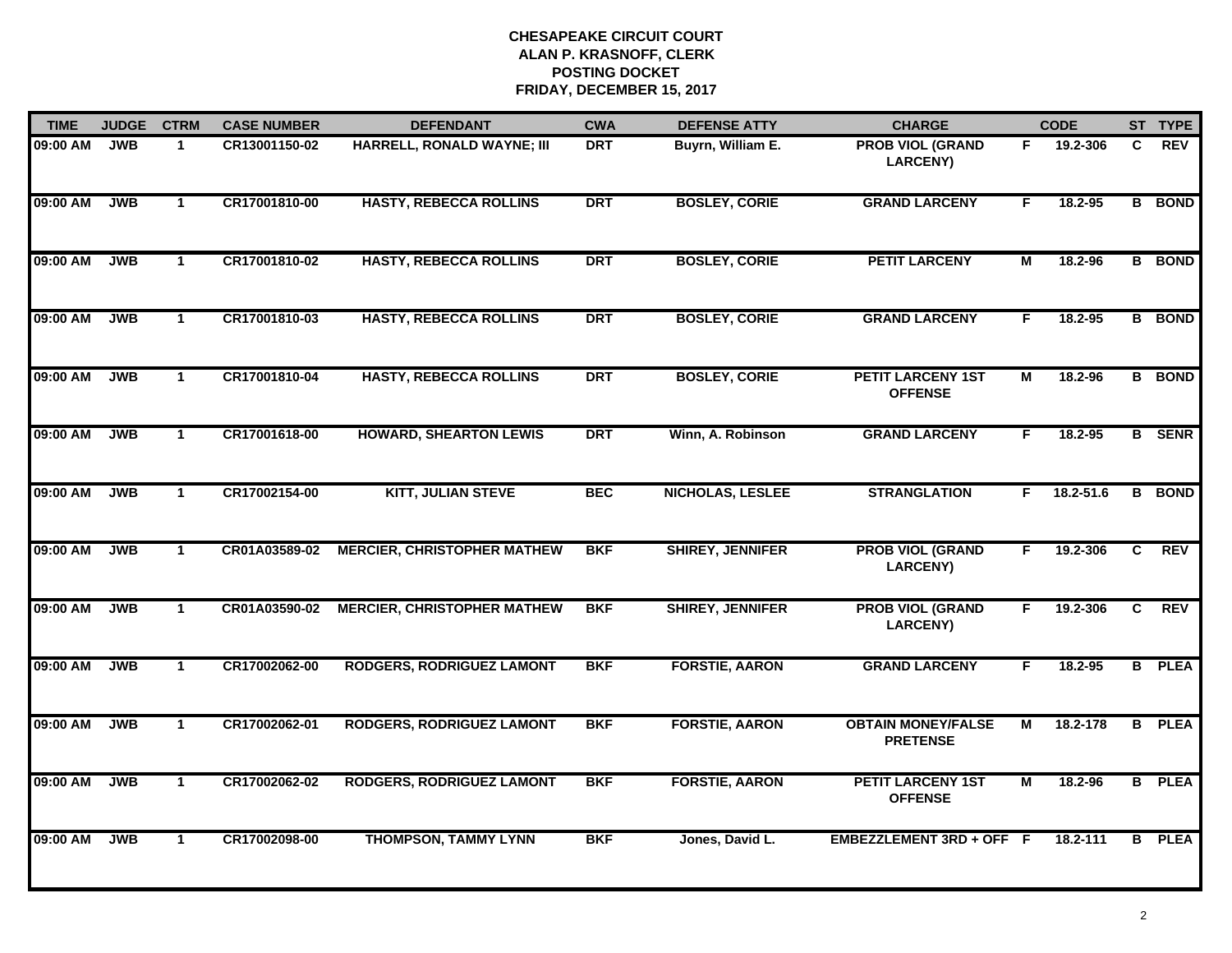| <b>TIME</b> | <b>JUDGE</b> | <b>CTRM</b>    | <b>CASE NUMBER</b> | <b>DEFENDANT</b>                | <b>CWA</b>     | <b>DEFENSE ATTY</b>     | <b>CHARGE</b>                              |                | <b>CODE</b> |                | ST TYPE       |
|-------------|--------------|----------------|--------------------|---------------------------------|----------------|-------------------------|--------------------------------------------|----------------|-------------|----------------|---------------|
| 09:00 AM    | <b>JWB</b>   | $\mathbf{1}$   | CR09003892-01      | <b>TOMLIN, CRAIG CUNNINGHAM</b> | <b>DRT</b>     | <b>CROOK, HEATHER B</b> | <b>PROB VIOL (GRAND</b><br><b>LARCENY)</b> | F.             | 19.2-306    | C              | <b>REV</b>    |
| 09:00 AM    | <b>JWB</b>   | $\mathbf{1}$   | CR09003893-01      | <b>TOMLIN, CRAIG CUNNINGHAM</b> | <b>DRT</b>     | <b>CROOK, HEATHER B</b> | <b>PROB VIOL (GRAND</b><br><b>LARCENY)</b> | F.             | 19.2-306    | C              | <b>REV</b>    |
| 09:00 AM    | <b>JWB</b>   | $\mathbf{1}$   | CR09003894-01      | <b>TOMLIN, CRAIG CUNNINGHAM</b> | <b>DRT</b>     | <b>CROOK, HEATHER B</b> | <b>PROB VIOL (GRAND</b><br><b>LARCENY)</b> | F.             | 19.2-306    | $\overline{c}$ | <b>REV</b>    |
| 09:00 AM    | <b>JWB</b>   | $\mathbf 1$    | CR09003895-01      | <b>TOMLIN, CRAIG CUNNINGHAM</b> | <b>DRT</b>     | <b>CROOK, HEATHER B</b> | <b>PROB VIOL (GRAND</b><br><b>LARCENY)</b> | F.             | 19.2-306    | C              | <b>REV</b>    |
| 09:00 AM    | <b>JWB</b>   | $\mathbf{1}$   | CR09003896-01      | <b>TOMLIN, CRAIG CUNNINGHAM</b> | <b>DRT</b>     | <b>CROOK, HEATHER B</b> | <b>PROB VIOL (GRAND</b><br><b>LARCENY)</b> | F.             | 19.2-306    | C              | <b>REV</b>    |
| 09:00 AM    | <b>JWB</b>   | $\mathbf{1}$   | CR09003897-01      | <b>TOMLIN, CRAIG CUNNINGHAM</b> | <b>DRT</b>     | <b>CROOK, HEATHER B</b> | <b>PROB VIOL (GRAND</b><br><b>LARCENY)</b> | F.             | 19.2-306    | $\overline{c}$ | <b>REV</b>    |
| 09:00 AM    | <b>FBL</b>   | 3              | CR14001436-04      | <b>BLEVINS, WILLIAM ROBERT</b>  | <b>CEE</b>     | <b>FORSTIE, AARON</b>   | <b>FTC-ASAP</b>                            | М              | 18.2-456    |                | <b>B</b> TRYL |
| 09:00 AM    | <b>FBL</b>   | $\overline{3}$ | CR14001436-05      | <b>BLEVINS, WILLIAM ROBERT</b>  | <b>CEE</b>     | <b>FORSTIE, AARON</b>   | <b>FTA-TRYL</b>                            | М              | 18.2-456    | В              | <b>CAP</b>    |
| 09:00 AM    | <b>FBL</b>   | $\mathbf{3}$   | CR13000221-05      | <b>BOYD, LOUIS CARL</b>         | <b>DRT</b>     | <b>MUNN, EMILY</b>      | <b>PROB VIOL (PETIT</b><br><b>LARCENY)</b> | М              | 19.2-306    |                | C BOND        |
| 09:00 AM    | <b>FBL</b>   | $\mathbf{3}$   | CR17000368-00      | <b>BRUTON, TIMOTHY WAYNE</b>    | <b>SNS</b>     |                         | <b>SUSPD O/L 3RD OFF</b>                   | M              | B.46.2-301  | <b>S</b>       | <b>UA</b>     |
| 09:00 AM    | <b>FBL</b>   | $\mathbf{3}$   | CR17001753-00      | <b>BULLOCK, DARRELL KENNETH</b> | <b>SNS</b>     | <b>OLIVER, FLOYD</b>    | DRIVE ON SUSP 5TH+ OFF                     | M              | B.46.2-301  | <b>S</b>       | <b>UA</b>     |
| 09:00 AM    | <b>FBL</b>   | 3              | CR17001753-01      | <b>BULLOCK, DARRELL KENNETH</b> | S <sub>N</sub> | <b>OLIVER, FLOYD</b>    | FTA - GDC 6/23/17                          | $\overline{M}$ | 18.2-456    |                | <b>B</b> SENT |
| 09:00 AM    | <b>FBL</b>   | $\mathbf{3}$   | CR15002217-00      | <b>COLEMAN, BRYAN A</b>         | <b>DRT</b>     | <b>FORSTIE, AARON</b>   | <b>ASSAULT &amp; BATTERY</b>               | М              | 18.2-57     |                | <b>B</b> TRYL |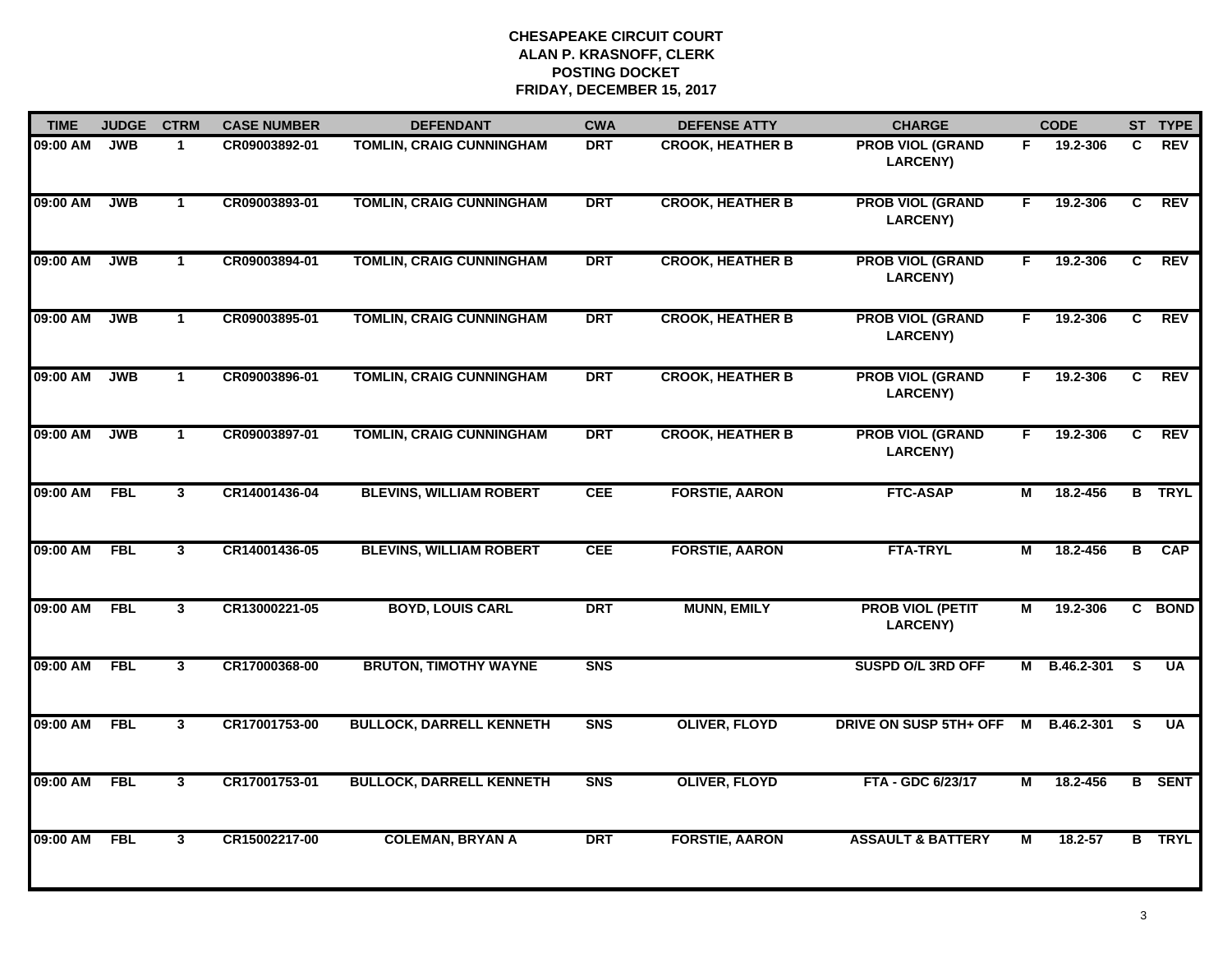| <b>TIME</b> | <b>JUDGE</b> | <b>CTRM</b>             | <b>CASE NUMBER</b> | <b>DEFENDANT</b>                  | <b>CWA</b> | <b>DEFENSE ATTY</b>   | <b>CHARGE</b>                                   |   | <b>CODE</b>     |              | ST TYPE       |
|-------------|--------------|-------------------------|--------------------|-----------------------------------|------------|-----------------------|-------------------------------------------------|---|-----------------|--------------|---------------|
| 09:00 AM    | <b>FBL</b>   | 3                       | CR17002055-00      | <b>COPELAND, SHAQUAN JACOBY</b>   | <b>SNS</b> | Winn, A. Robinson     | DRIVE ON SUSP OL 6TH<br><b>OFFENSE</b>          |   | M B.46.2-301    |              | S TRYL        |
| 09:00 AM    | <b>FBL</b>   | $\mathbf{3}$            | CR17002055-01      | <b>COPELAND, SHAQUAN JACOBY</b>   | <b>SNS</b> | Winn, A. Robinson     | FTA GDC-09/05/17 11AM                           | М | 18.2-456        |              | <b>B</b> TRYL |
| 09:00 AM    | <b>FBL</b>   | $\overline{\mathbf{3}}$ | CR17002144-00      | <b>CRAWFORD, JAMES E; III</b>     | <b>CEE</b> | <b>FORSTIE, AARON</b> | <b>RECKLESS DRIVING</b>                         |   | M A.46.2-852    |              | S TRYL        |
| 09:00 AM    | <b>FBL</b>   | $\mathbf{3}$            | CR17002144-01      | <b>CRAWFORD, JAMES E; III</b>     | <b>CEE</b> | <b>FORSTIE, AARON</b> | <b>NOT PROVIDE PROOF OF</b><br><b>INSURANCE</b> | М | 46.2-902.1      | S.           | <b>TRYL</b>   |
| 09:00 AM    | <b>FBL</b>   | $\mathbf{3}$            | CR17002095-00      | <b>DINKINS, LYNDSAY J</b>         | <b>CEE</b> | <b>FORSTIE, AARON</b> | <b>DRIVE ON SUSP</b>                            | М | B.46.2-301      |              | O TRYL        |
| 09:00 AM    | <b>FBL</b>   | $\mathbf{3}$            | CR17002042-00      | <b>FLYTE, KRISTA MARIE</b>        | <b>SNS</b> | <b>MUSSONI, ERIK</b>  | <b>ASSAULT &amp; BATTER</b>                     | М | $18.2 - 57$     |              | C TRYL        |
| 09:00 AM    | <b>FBL</b>   | $\mathbf{3}$            | CR17000589-00      | <b>INGRAM, DURRELL</b>            | <b>CEE</b> |                       | <b>POSSES MARIJUANA</b>                         | М | 18.2-250.1      | <b>S</b>     | DD            |
| 09:00 AM    | <b>FBL</b>   | $\mathbf{3}$            | CR16000989-01      | <b>JARVIS, GERALD JAMES; III</b>  | <b>CEE</b> | Winn, A. Robinson     | FTC ASAP (DUI: 1ST - ACC) M                     |   | 18.2-456        |              | C ASAP        |
| 09:00 AM    | <b>FBL</b>   | $\mathbf{3}$            | CR17002056-00      | <b>LASSITER, DELVIN DOMOMIQUE</b> | <b>CEE</b> |                       | DEFECTIVE SPEEDOMETER                           |   | 46.2-1080       |              | S TRYL        |
| 09:00 AM    | <b>FBL</b>   | $\mathbf{3}$            | CR17002056-01      | <b>LASSITER, DELVIN DOMOMIQUE</b> | <b>CEE</b> |                       | <b>IMPROPER LANE CHANGE</b>                     |   | $46.2 - 804(2)$ |              | S TRYL        |
| 09:00 AM    | <b>FBL</b>   | $\mathbf{3}$            | CR17002056-02      | <b>LASSITER, DELVIN DOMOMIQUE</b> | <b>CEE</b> |                       | <b>SPEEDING 17 OVER</b>                         |   | G.46.2-878      | S.           | <b>TRYL</b>   |
| 09:00 AM    | <b>FBL</b>   | 3                       | CR17001688-00      | <b>LOPEZ, MICHELLE ELIZABETH</b>  | <b>SNS</b> |                       | <b>DRIVE WHILE REVOKED</b>                      | М | B.46.2-301      | $\mathbf{o}$ | <b>SENT</b>   |
| 09:00 AM    | <b>FBL</b>   | $\mathbf{3}$            | CR17002186-00      | <b>MATTHEWS, ARTHUR CLAY</b>      | <b>SNS</b> | <b>FORSTIE, AARON</b> | <b>DRIVE ON SUSP 3RD</b>                        | М | B.46.2-301      |              | S TRYL        |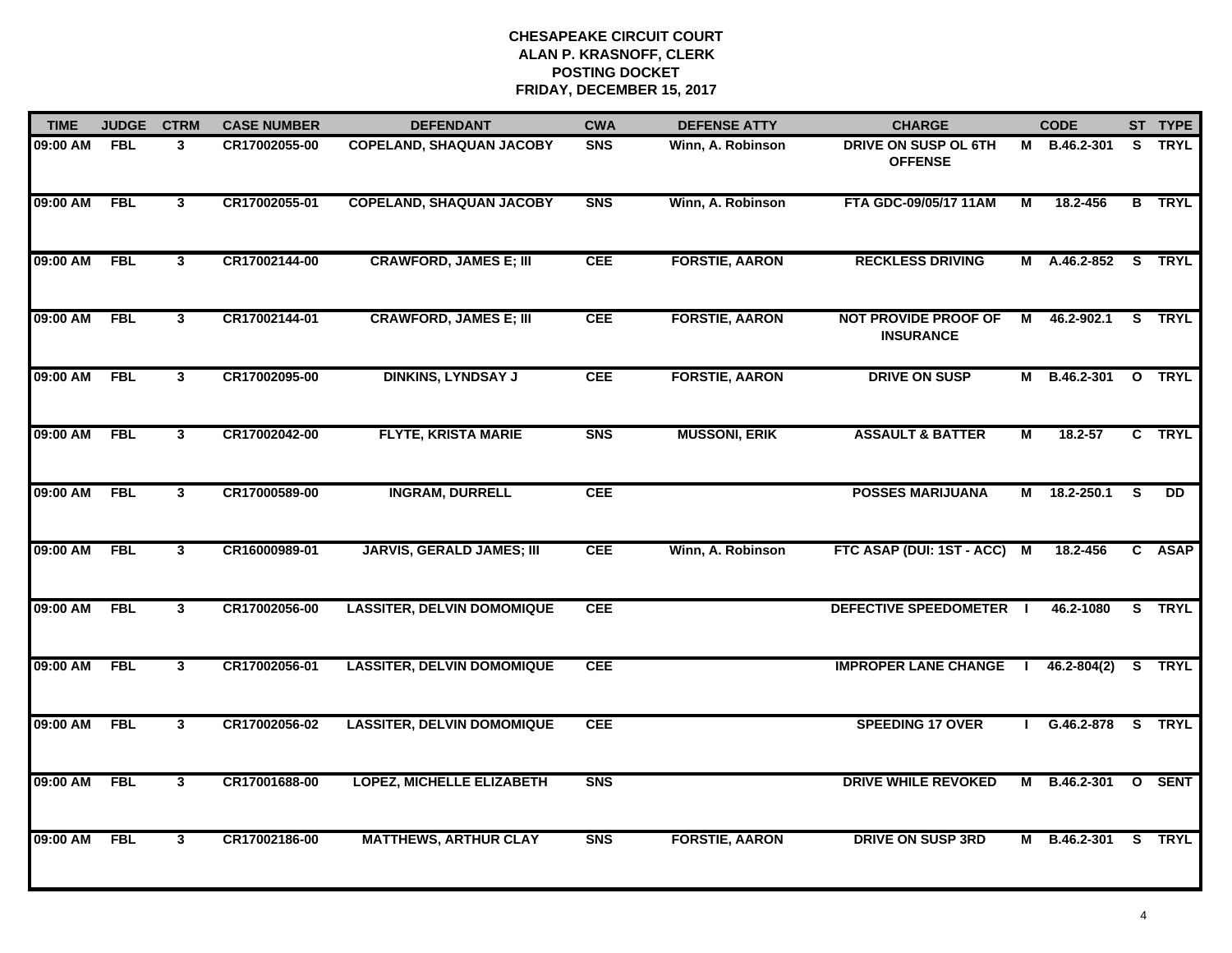| <b>TIME</b>  | <b>JUDGE</b> | <b>CTRM</b>             | <b>CASE NUMBER</b> | <b>DEFENDANT</b>                                | <b>CWA</b>     | <b>DEFENSE ATTY</b>        | <b>CHARGE</b>                                     |              | <b>CODE</b>    |    | ST TYPE                |
|--------------|--------------|-------------------------|--------------------|-------------------------------------------------|----------------|----------------------------|---------------------------------------------------|--------------|----------------|----|------------------------|
| 09:00 AM     | <b>FBL</b>   | 3                       | CR17000846-00      | <b>NIXON, ELMER LEE</b>                         | <b>MAP</b>     | Reveley, H. K.; Jr.        | <b>REFUSE TO ID</b>                               | М            | 46-209         | C. | <b>JURY</b>            |
| 09:00 AM     | FBL          | $\mathbf{3}$            | CR17002096-00      | <b>REILLY, SAMANTHA L</b>                       | <b>SNS</b>     |                            | <b>EXPIRED REGISTRATION</b>                       | -1           | 46.2-646       |    | S TRYL                 |
| 09:00 AM     | <b>FBL</b>   | $\overline{3}$          | CR17002096-01      | <b>REILLY, SAMANTHA L</b>                       | <b>SNS</b>     |                            | <b>EXPIRED INSPECTION</b>                         |              | 46.2-1158      |    | S TRYL                 |
| 09:00 AM     | <b>FBL</b>   | $\mathbf{3}$            | CR17001757-00      | <b>ROSE, BLAKE ANTHONY</b>                      | <b>CEE</b>     |                            | <b>SPEEDING IN SCHOOL ZONE I</b><br>$20+$         |              | C.46.2-873     | -S | <b>DSR</b>             |
| 09:00 AM     | <b>FBL</b>   | $\mathbf{3}$            | CR17001387-00      | <b>SWIFT, ISAIAH E</b>                          | <b>CEE</b>     | Ortiz, Kathleen A.         | POSSESS MARIJUANA, 1ST M 18.2-250.1<br><b>OFF</b> |              |                | S  | <b>UA</b>              |
| 09:00 AM FBL |              | 3                       | CR17002060-00      | <b>TURCHETTA, CASEY H</b>                       | <b>SNS</b>     |                            | <b>EXPIRED REGISTRATION</b>                       | $\mathbf{I}$ | 46.2-646       |    | S TRYL                 |
| 09:00 AM     | FBL          | $\mathbf{3}$            | CR17001552-00      | <b>WASHINGTON, JAMAR KENNEDY</b>                | <b>SNS</b>     | <b>FLANDERS, JOSHUA</b>    | <b>DRIVE ON SUSP</b>                              |              | M B.46.2-301 O |    | <b>UA</b>              |
| 09:00 AM     | FBL          | $\overline{3}$          | CR17001552-02      | <b>WASHINGTON, JAMAR KENNEDY</b>                | S <sub>N</sub> |                            | <b>SHOW CAUSE: FTA-TRIAL</b>                      | М            | 18.2-456       | s  | $\overline{\text{sc}}$ |
| 09:00 AM     | <b>FBL</b>   | $\mathbf{3}$            | CR17002097-00      | <b>WELLS, TAYLER A</b>                          | <b>CEE</b>     |                            | <b>EXPIRED INSPECTION</b>                         |              | 46.2-1158      |    | S TRYL                 |
| 09:00 AM     | <b>TSW</b>   | 4                       | CR17000021-03      | <b>BARKSDALE, AVION LEEAYE</b><br><b>BROOKS</b> | <b>ALG</b>     | <b>SPENCER, JO ANNE</b>    | VIOL PROB(POSS SCH 1/II F<br><b>HEROIN</b>        |              | 19.2-306       |    | C BOND                 |
| 09:00 AM     | <b>TSW</b>   | 4                       | CR17000021-04      | <b>BARKSDALE, AVION LEEAYE</b><br><b>BROOKS</b> | <b>ALG</b>     | <b>SPENCER, JO ANNE</b>    | <b>PROB VIOL(POSSESS</b><br><b>MARIJ)</b>         | М            | 19.2-306       |    | C BOND                 |
| 09:00 AM     | <b>TSW</b>   | $\overline{\mathbf{4}}$ | CR17000021-05      | <b>BARKSDALE, AVION LEEAYE</b><br><b>BROOKS</b> | <b>ALG</b>     | <b>SPENCER, JO ANNE</b>    | PROB VIOL(DRIVE SUSP LIC) M                       |              | 19.2-306       | C. | <b>BOND</b>            |
| 09:00 AM     | <b>TSW</b>   | 4                       | CR17001330-00      | <b>BRICKHOUSE-BARNES, LYNN</b><br><b>MARIE</b>  | <b>DJH</b>     | <b>WENTWORTH, RACHEL E</b> | <b>ASSAULT &amp; BATTER LEO</b>                   | -F           | $18.2 - 57$    |    | <b>B</b> TRYL          |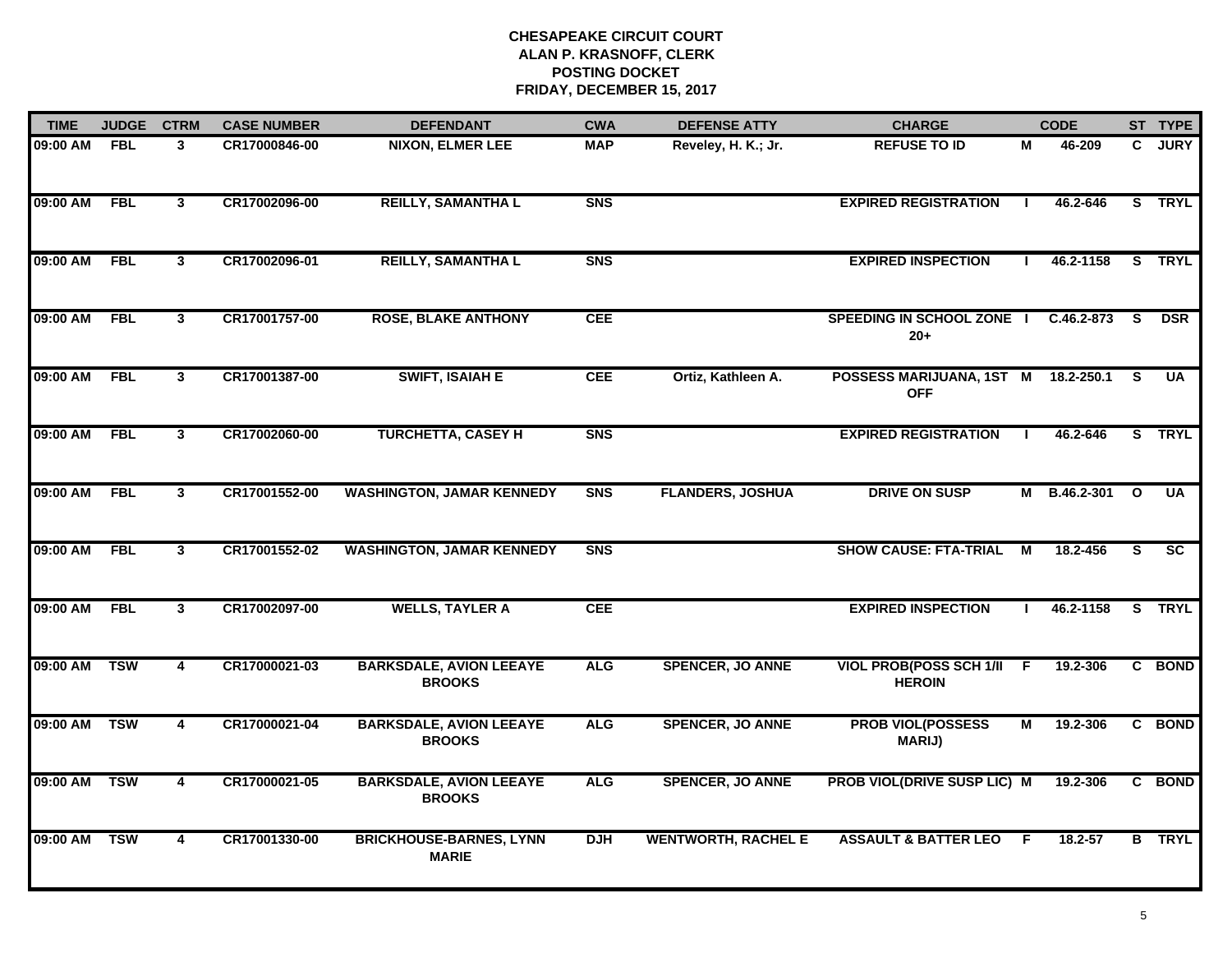| <b>TIME</b>  | <b>JUDGE</b> | <b>CTRM</b>             | <b>CASE NUMBER</b> | <b>DEFENDANT</b>                               | <b>CWA</b> | <b>DEFENSE ATTY</b>        | <b>CHARGE</b>                                     |    | <b>CODE</b>        |    | ST TYPE       |
|--------------|--------------|-------------------------|--------------------|------------------------------------------------|------------|----------------------------|---------------------------------------------------|----|--------------------|----|---------------|
| 09:00 AM     | <b>TSW</b>   | 4                       | CR17001330-01      | <b>BRICKHOUSE-BARNES, LYNN</b><br><b>MARIE</b> | <b>DJH</b> | <b>WENTWORTH, RACHEL E</b> | <b>ASSAULT &amp; BATTER LEO</b>                   | E  | 18.2-57            | B  | <b>TRYL</b>   |
| 09:00 AM TSW |              | 4                       | CR17001330-02      | <b>BRICKHOUSE-BARNES, LYNN</b><br><b>MARIE</b> | <b>DJH</b> | <b>WENTWORTH, RACHEL E</b> | <b>ELUDE</b>                                      | F. | 46.2-817B          |    | <b>B</b> TRYL |
| 09:00 AM     | <b>TSW</b>   | 4                       | CR17001330-03      | <b>BRICKHOUSE-BARNES, LYNN</b><br><b>MARIE</b> | <b>DJH</b> | <b>WENTWORTH, RACHEL E</b> | <b>OBSTRUCT JUSTICE</b>                           | М  | 18.2-460           |    | <b>B</b> TRYL |
| 09:00 AM     | <b>TSW</b>   | 4                       | CR17001330-04      | <b>BRICKHOUSE-BARNES, LYNN</b><br><b>MARIE</b> | <b>DJH</b> | <b>WENTWORTH, RACHEL E</b> | <b>OBSTRUCT JUSTICE</b>                           | м  | 18.2-460           |    | <b>B</b> TRYL |
| 09:00 AM     | <b>TSW</b>   | 4                       | CR17001330-05      | <b>BRICKHOUSE-BARNES, LYNN</b><br><b>MARIE</b> | <b>DJH</b> | <b>WENTWORTH, RACHEL E</b> | <b>INTENTIONAL DAMAGE</b>                         | M  | 18.2-137           |    | <b>B</b> TRYL |
| 09:00 AM     | <b>TSW</b>   | 4                       | CR17001330-06      | <b>BRICKHOUSE-BARNES, LYNN</b><br><b>MARIE</b> | <b>DJH</b> | <b>WENTWORTH, RACHEL E</b> | <b>DRIVE W/OUT LIGHTS</b>                         |    | A.46.2-1030 S TRYL |    |               |
| 09:00 AM     | <b>TSW</b>   | $\overline{4}$          | CR17001020-00      | <b>COPPEDGE, DANIELE YVETTE</b>                | <b>DJH</b> | <b>OLIVER, FLOYD</b>       | <b>POSSESS HEROIN</b>                             | F. | 18.2-250           |    | C SENR        |
| 09:00 AM     | <b>TSW</b>   | 4                       | CR17001020-01      | <b>COPPEDGE, DANIELE YVETTE</b>                | <b>DJH</b> | <b>OLIVER, FLOYD</b>       | <b>GRAND LARCENY</b>                              | F  | 18.2-95            |    | C SENR        |
| 09:00 AM     | <b>TSW</b>   | 4                       | CR16001453-01      | <b>COPPEDGE, DANIELLE YVETTE</b>               | <b>DJH</b> | <b>SHORT, JAMES</b>        | <b>VIOL PROBATION ON FEL</b><br><b>OFF</b>        | -F | 19.2-306           | C. | <b>REV</b>    |
| 09:00 AM     | <b>TSW</b>   | $\overline{\mathbf{4}}$ | CR16001089-00      | <b>EDISON, LATISHA M</b>                       | <b>CEE</b> | Jankell, Peter J.          | <b>EVASION OF A TRAFF CONT I</b><br><b>DEVICE</b> |    | 46.2-833.1         | B  | <b>TRYL</b>   |
| 09:00 AM     | <b>TSW</b>   | $\overline{4}$          | CR16001089-01      | <b>EDISON, LATISHA M</b>                       | CEE        | Jankell, Peter J.          | FTA- RETURN OF UA (SC<br><b>RULE)</b>             | М  | 18.2-456           |    | <b>B</b> TRYL |
| 09:00 AM     | <b>TSW</b>   | $\overline{4}$          | CR17002202-00      | <b>GARDNER, JARETT LEON</b>                    | <b>PLS</b> | <b>OLIVER, FLOYD</b>       | <b>SHOPLIFT</b>                                   | F. | 18.2-103           |    | <b>B</b> PLEA |
| 09:00 AM     | <b>TSW</b>   | 4                       | CR17001860-08      | <b>HARRIS, RAEQUAN CARDETT</b>                 | <b>DAW</b> | Taliaferro, W. L.; Jr.     | <b>ID THEFT W/INTENT</b>                          | М  | 18.2-186.3         |    | C PLEA        |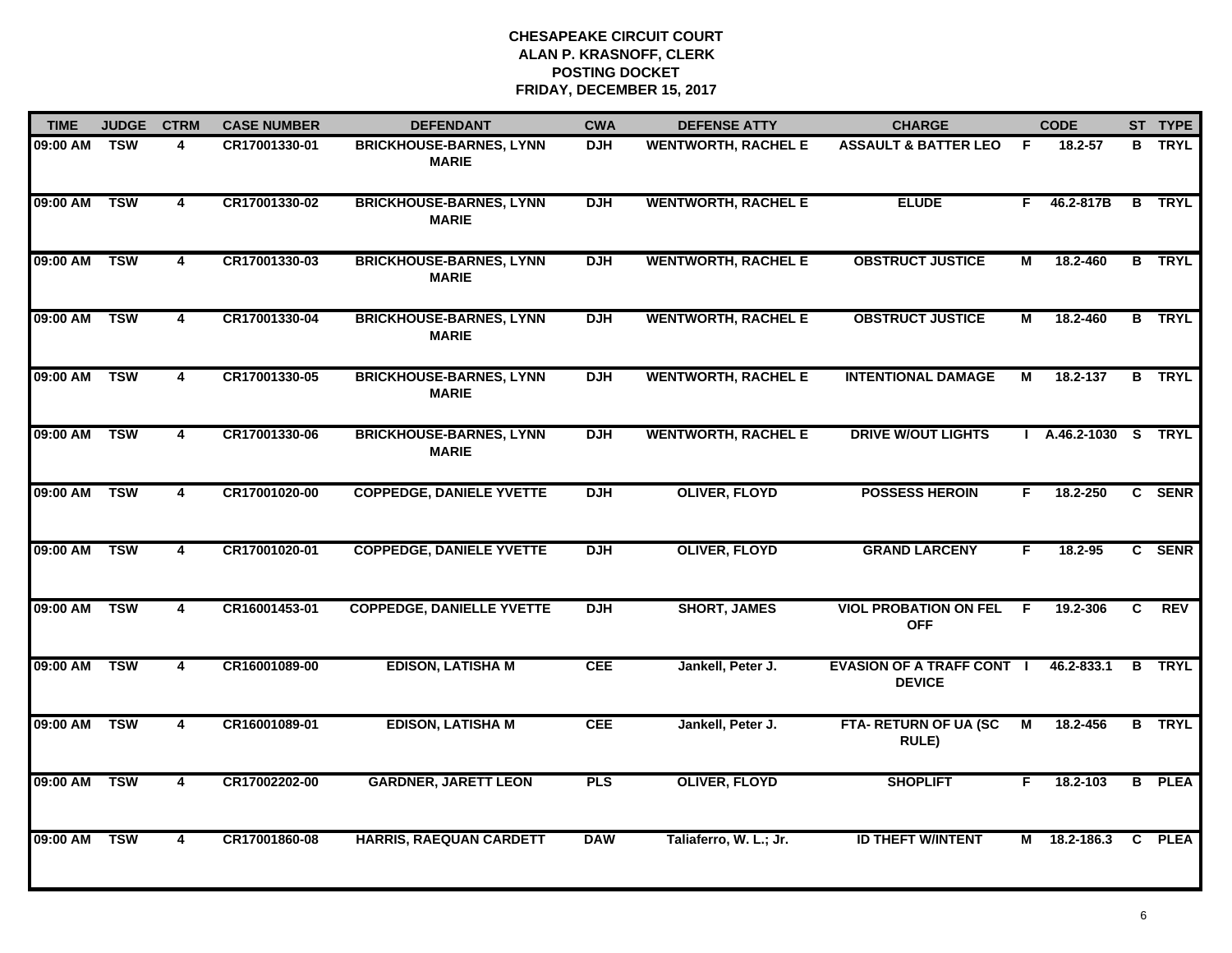| <b>TIME</b>   | <b>JUDGE</b> | <b>CTRM</b>             | <b>CASE NUMBER</b> | <b>DEFENDANT</b>               | <b>CWA</b> | <b>DEFENSE ATTY</b>           | <b>CHARGE</b>                                |                | <b>CODE</b>  |                         | ST TYPE         |
|---------------|--------------|-------------------------|--------------------|--------------------------------|------------|-------------------------------|----------------------------------------------|----------------|--------------|-------------------------|-----------------|
| 09:00 AM      | <b>TSW</b>   | 4                       | CR17001860-09      | HARRIS, RAEQUAN CARDETT        | <b>DAW</b> | Taliaferro, W. L.; Jr.        | <b>COMPUTER FRAUD</b>                        |                | M 18.2-152.3 | C.                      | <b>PLEA</b>     |
| 09:00 AM      | <b>TSW</b>   | $\overline{4}$          | CR03A02829-03      | <b>HERRON, ERIC LIONELL</b>    | <b>JAF</b> | <b>SHORT, JAMES E</b>         | <b>PROB VIOL (BREAK &amp;</b><br>ENTER)      | F              | 19.2-306     | C                       | C               |
| 09:00 AM      | <b>TSW</b>   | $\overline{4}$          | CR03A02831-03      | <b>HERRON, ERIC LIONELL</b>    | <b>JAF</b> | <b>SHORT, JAMES E</b>         | <b>PROB VIOL (BREAK &amp;</b><br>ENTER)      | F.             | 19.2-306     | C                       | C               |
| 09:00 AM      | <b>TSW</b>   | 4                       | CR17002204-00      | <b>HOLMES, ANTONIO L</b>       | <b>PLS</b> | <b>HOLDER, WILLIAM JOSHUA</b> | <b>PETIT LARCENY 3RD+</b><br><b>OFFENSE</b>  | F.             | 18.2-104     | B                       | <b>PLEA</b>     |
| 09:00 AM      | <b>TSW</b>   | 4                       | CR17001450-00      | LEE, BRITNEY JANE              | <b>MLK</b> | Ortiz, Kathleen A.            | <b>POSSESS HEROIN</b>                        | F.             | 18.2-250     | C.                      | $\overline{DD}$ |
| 09:00 AM      | <b>TSW</b>   | 4                       | CR17002203-00      | <b>MCMASSEY, ASHLEY MAREE</b>  | <b>PLS</b> | <b>HOLDER, WILLIAM JOSHUA</b> | <b>GRAND LARCENY</b>                         | F.             | 18.2-95      |                         | <b>B</b> PLEA   |
| 09:00 AM      | <b>TSW</b>   | $\overline{4}$          | CR17002203-01      | <b>MCMASSEY, ASHLEY MAREE</b>  | <b>PLS</b> | <b>HOLDER, WILLIAM JOSHUA</b> | <b>FLEEING FROM LEO</b>                      | М              | 18.2-479.1   | $\overline{\mathbf{B}}$ | <b>PLEA</b>     |
| 09:00 AM      | <b>TSW</b>   | $\overline{\mathbf{4}}$ | CR02A00515-01      | <b>MCNEW, KATHELINE LYNN</b>   | <b>DAW</b> | <b>LECKIE, ERIC</b>           | FTC W/ ORDER TO PAY;<br><b>CONTEMPT</b>      | $\overline{M}$ | 19.2-358     | В                       | CAP             |
| 09:00 AM      | <b>TSW</b>   | 4                       | CR17002468-00      | <b>SHOWICH, MARCUS ANTHONY</b> | <b>AEP</b> | <b>JAMES, ANDREW</b>          | <b>BOND APPEAL</b>                           | $\mathbf{o}$   | 19.2-124     |                         | C BOND          |
| 09:00 AM      | <b>TSW</b>   | $\overline{\mathbf{4}}$ | CR15001531-02      | <b>WALLS, DAVID AUSTIN</b>     | <b>DAW</b> | <b>GIVANDO, STEPHEN</b>       | <b>VIOL PROB (POSS</b><br><b>AMMUNITION)</b> | F.             | 19.2-306     | $\mathbf{c}$            | <b>REV</b>      |
| 09:00 AM      | <b>TSW</b>   | $\overline{4}$          | CR15001531-03      | <b>WALLS, DAVID AUSTIN</b>     | <b>DAW</b> | <b>GIVANDO, STEPHEN</b>       | <b>FTA - SENTENCING</b>                      | М              | 18.2-456     | C.                      | CAP             |
| 09:00 AM      | <b>TSW</b>   | $\overline{\mathbf{4}}$ | CR17002199-00      | <b>WILLIAMS, EILISH CHANEL</b> | <b>PLS</b> | Sacks, Andrew M.              | <b>GRAND LARCENY</b>                         | F.             | 18.2-95      |                         | C PLEA          |
| 09:00 AM MATA |              | 5                       | CR17000800-00      | <b>BOLDEN, NEAL FERDENAN</b>   | <b>KAM</b> | <b>MORRIS, DIALLO K</b>       | <b>MURDER: 1ST DEGREE</b>                    | F              | 18.2-32      |                         | C PLEA          |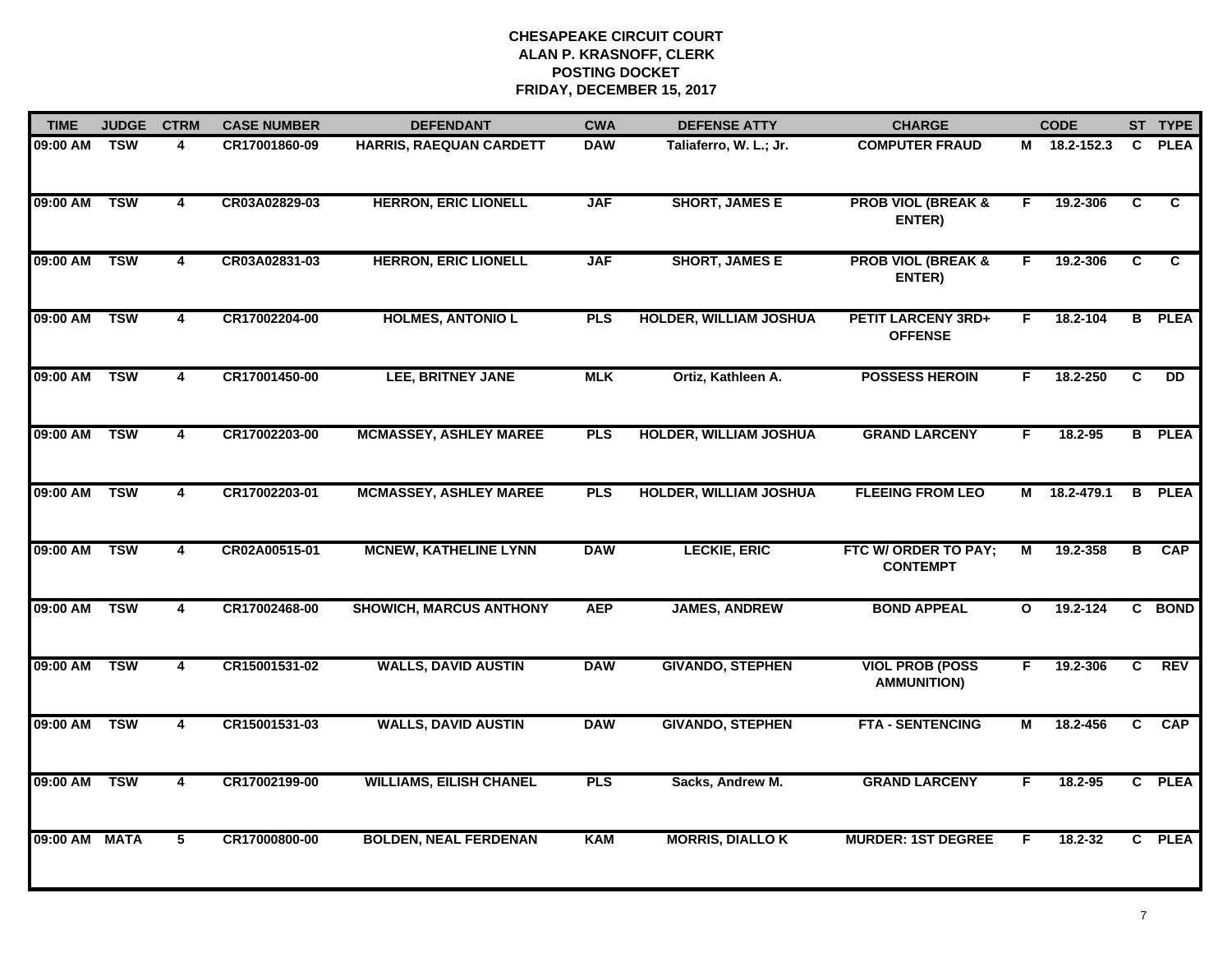| <b>TIME</b>   | <b>JUDGE</b> | <b>CTRM</b>    | <b>CASE NUMBER</b> | <b>DEFENDANT</b>                  | <b>CWA</b> | <b>DEFENSE ATTY</b>           | <b>CHARGE</b>                                       |     | <b>CODE</b>        |              | ST TYPE       |
|---------------|--------------|----------------|--------------------|-----------------------------------|------------|-------------------------------|-----------------------------------------------------|-----|--------------------|--------------|---------------|
| 09:00 AM      | <b>MATA</b>  | 5              | CR17000800-01      | <b>BOLDEN, NEAL FERDENAN</b>      | <b>KAM</b> | <b>MORRIS, DIALLO K</b>       | <b>ROBBERY</b>                                      | F   | 18.2-58            |              | C PLEA        |
| 09:00 AM      | <b>MATA</b>  | $\overline{5}$ | CR17000800-02      | <b>BOLDEN, NEAL FERDENAN</b>      | <b>KAM</b> | <b>MORRIS, DIALLO K</b>       | <b>CREDIT CARD THEFT</b>                            | F.  | 18.2-192           |              | C PLEA        |
| 09:00 AM      | <b>MATA</b>  | $\overline{5}$ | CR17000800-03      | <b>BOLDEN, NEAL FERDENAN</b>      | <b>KAM</b> | <b>MORRIS, DIALLO K</b>       | <b>CREDIT CARD FRAUD: &gt;\$200 F</b><br>6M         |     | 18.2-195           |              | C PLEA        |
| 09:00 AM      | <b>MATA</b>  | 5              | CR17001019-00      | <b>EVANS, ASZURE DIONE</b>        | <b>DJH</b> | Wegman, Robert L.             | <b>POSSESS</b><br><b>METHAMPHETAMINE</b>            | F.  | 18.2-250           | в            | <b>UA</b>     |
| 09:00 AM MATA |              | 5              | CR02001083-01      | <b>RICE, KEITH EMANUEL</b>        | <b>JAF</b> | <b>BELOTE, NICOLE</b>         | <b>PROB VIOL (GRAND</b><br><b>LARCENY)</b>          | F.  | 19.2-306           | C.           | <b>REV</b>    |
| 09:00 AM MATA |              | 5              | CR12000181-04      | <b>SCOTT, JOSHUA PAUL</b>         | <b>ALG</b> | <b>SHORT, JAMES</b>           | <b>PROB VIOL (GRAND</b><br><b>LARCENY)</b>          | F.  | 19.2-306           |              | <b>MOPT</b>   |
| 09:00 AM      | <b>MATA</b>  | $\overline{5}$ | CR12000181-05      | <b>SCOTT, JOSHUA PAUL</b>         | <b>ALG</b> | <b>SHORT, JAMES</b>           | <b>PROB VIOL (CONSP TO</b><br><b>CMMT LARC)</b>     | F.  | 19.2-306           |              | <b>MOPT</b>   |
| 09:00 AM      | <b>MATA</b>  | $\overline{5}$ | CR17000370-00      | <b>STYRON, TROY SCOTT; JR</b>     | <b>JAF</b> | <b>WENTWORTH, RACHEL E</b>    | <b>OBTAIN MONEY FALSE</b><br><b>PRET &gt;=\$200</b> | F.  | 18.2-178           | B            | <b>JURY</b>   |
| 09:00 AM      | <b>MATA</b>  | 5              | CR17000370-01      | <b>STYRON, TROY SCOTT; JR</b>     | <b>JAF</b> | <b>WENTWORTH, RACHEL E</b>    | <b>FTA-ADAT</b>                                     | М   | 18.2-456           | C.           | <b>JURY</b>   |
| 09:00 AM      | <b>MATA</b>  | 5              | CR13001565-02      | <b>WILLIAMS, JAMES ARCHIE; JR</b> | <b>DAW</b> | <b>WOOTEN, MATTHEW</b>        | <b>VIOL PROBATION ON FEL</b><br><b>OFF</b>          | F   | 19.2-306           | $\mathbf{C}$ | <b>REV</b>    |
| 09:00 AM      | <b>RDS</b>   | 6              | CR15000879-02      | <b>BULL, DERRICK CARROLL</b>      | <b>KAM</b> | <b>WOOTEN, MATTHEW</b>        | VIOL PROB (USE COMP/SEX F<br>OFF)                   |     | 19.2-306           | C.           | REV           |
| 09:00 AM      | <b>RDS</b>   | 6              | CR17001193-00      | <b>CHINAULT, RONNIE WAYNE</b>     | <b>KAM</b> | <b>FORSTIE, AARON</b>         | <b>FAIL REREGISTER SEX</b><br><b>OFFENDER</b>       |     | $F = 18.2 - 472.1$ | B            | <b>SENR</b>   |
| 09:00 AM      | <b>RDS</b>   | 6              | CR17001767-00      | <b>CUFFEE, DONALD LEE</b>         | <b>MLK</b> | <b>HOLDER, WILLIAM JOSHUA</b> | <b>POSSESS HYDROCODONE</b>                          | - F | 18.2-250           |              | <b>B</b> TRYL |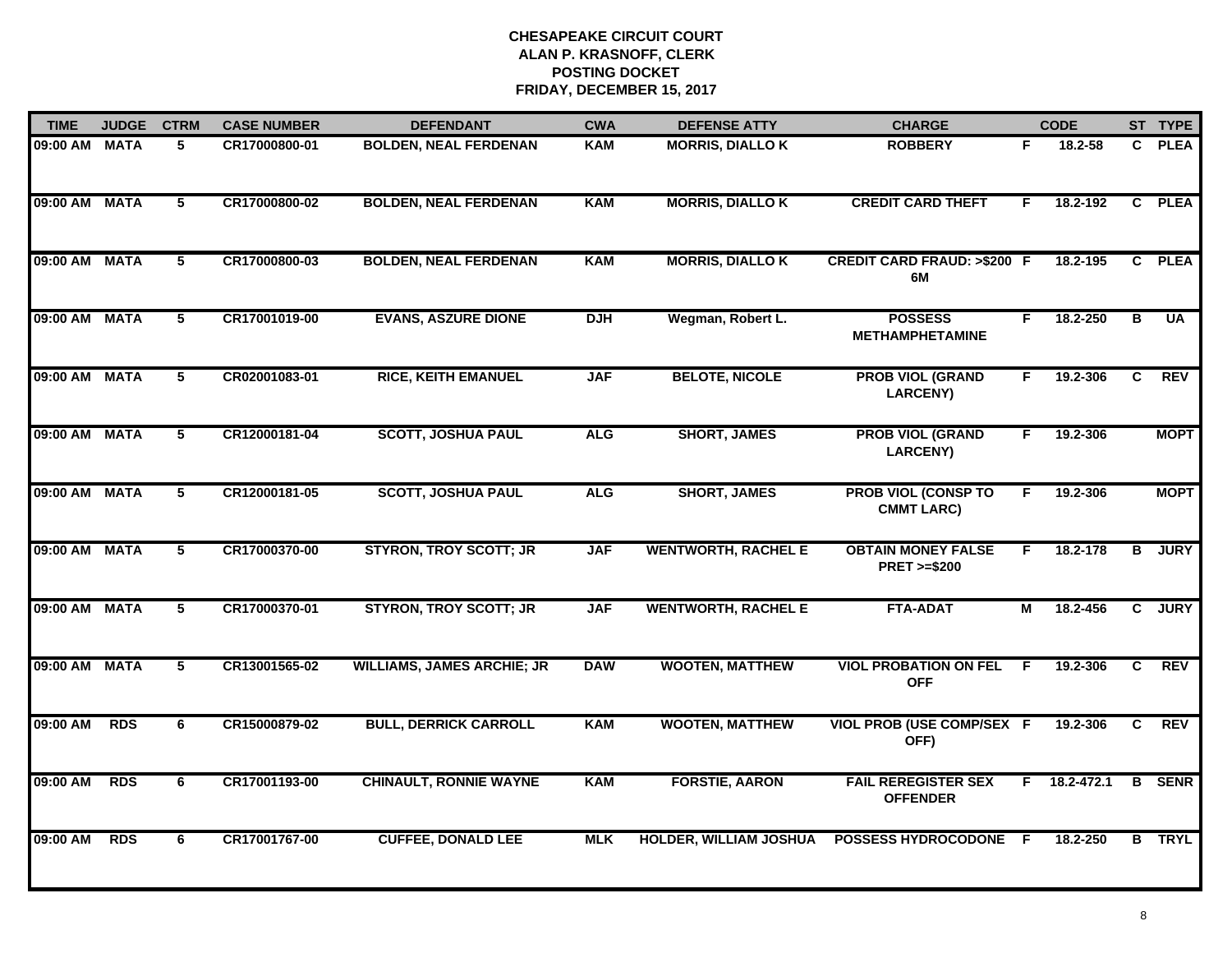| <b>TIME</b> | <b>JUDGE</b> | <b>CTRM</b> | <b>CASE NUMBER</b> | <b>DEFENDANT</b>              | <b>CWA</b> | <b>DEFENSE ATTY</b>           | <b>CHARGE</b>                               |                | <b>CODE</b> |    | ST TYPE       |
|-------------|--------------|-------------|--------------------|-------------------------------|------------|-------------------------------|---------------------------------------------|----------------|-------------|----|---------------|
| 09:00 AM    | <b>RDS</b>   | 6           | CR17001767-01      | <b>CUFFEE, DONALD LEE</b>     | <b>MLK</b> | <b>HOLDER, WILLIAM JOSHUA</b> | <b>POSSESS OXYCODONE</b>                    | F.             | 18.2-250    |    | <b>B</b> TRYL |
| 09:00 AM    | <b>RDS</b>   | 6           | CR17001767-02      | <b>CUFFEE, DONALD LEE</b>     | <b>MLK</b> | <b>HOLDER, WILLIAM JOSHUA</b> | POSSESS MARIJUANA 2ND M<br><b>OFF</b>       |                | 18.2-250.1  | B  | <b>TRYL</b>   |
| 09:00 AM    | <b>RDS</b>   | 6           | CR17001300-00      | <b>DAVIS, DEONTRE JAVONTE</b> | <b>AMF</b> | James, Andrew K.              | <b>GRAND LARCENY</b>                        | F.             | 18.2-95     |    | C SENT        |
| 09:00 AM    | <b>RDS</b>   | 6           | CR17001300-01      | <b>DAVIS, DEONTRE JAVONTE</b> | <b>AMF</b> | James, Andrew K.              | <b>USE FIREARM IN FELONY</b>                | E              | 18.2-53.1   | C. | <b>SENT</b>   |
| 09:00 AM    | <b>RDS</b>   | 6           | CR17002262-00      | <b>DODDS, GLENN DALE</b>      | <b>KAM</b> | <b>HOLDER, WILLIAM JOSHUA</b> | <b>MALICIOUS WOUNDING</b>                   | F.             | $18.2 - 51$ |    | C TRYL        |
| 09:00 AM    | <b>RDS</b>   | 6           | CR16001099-01      | <b>GOODE, CHARLES MARVIN</b>  | <b>CEE</b> | <b>BOUCHARD, JULIAN</b>       | <b>FAIL TO APPEAR; UA</b><br><b>HEARING</b> | $\overline{M}$ | 18.2-456    |    | C BOND        |
| 09:00 AM    | <b>RDS</b>   | 6           | CR16000799-00      | <b>HARDY, JEFFREY ANDRE</b>   | <b>MLK</b> | Jankell, Peter J              | PWID HEROIN-2ND OFFENSE F                   |                | 18.2-248    |    | C SENR        |
| 09:00 AM    | <b>RDS</b>   | 6           | CR10001199-01      | HARDY, JEFFREY ANDRE; JR      | <b>MLK</b> | <b>PASS, STEPHANIE P</b>      | <b>VIOL PROBATION ON FEL</b><br><b>OFF</b>  | E              | 19.2-306    | C  | REV           |
| 09:00 AM    | <b>RDS</b>   | 6           | CR17002265-00      | <b>INGRAM, JEFFREY DALE</b>   | <b>KAM</b> | Jones, David L.               | <b>FAIL REREGESTER:SVO</b>                  | F              | 18.2-472.1  | C  | <b>PLEA</b>   |
| 09:00 AM    | <b>RDS</b>   | 6           | CR17002265-01      | <b>INGRAM, JEFFREY DALE</b>   | <b>KAM</b> | Jones, David L.               | <b>FAIL REREGESTER:SVO</b>                  | F.             | 18.2-472.1  |    | C PLEA        |
| 09:00 AM    | <b>RDS</b>   | 6           | CR17002265-02      | <b>INGRAM, JEFFREY DALE</b>   | <b>KAM</b> | Jones, David L.               | <b>FAIL REREGESTER SVO</b>                  | F.             | 18.2-472.1  | C  | <b>PLEA</b>   |
| 09:00 AM    | <b>RDS</b>   | 6           | CR17002265-03      | <b>INGRAM, JEFFREY DALE</b>   | <b>KAM</b> | Jones, David L.               | <b>FAIL REREGESTER SVO</b>                  | F.             | 18.2-472.1  |    | C PLEA        |
| 09:00 AM    | <b>RDS</b>   | 6           | CR17002265-04      | <b>INGRAM, JEFFREY DALE</b>   | <b>KAM</b> | Jones, David L.               | <b>FAIL REREGESTER SVO</b>                  | F.             | 18.2-472.1  | C  | <b>PLEA</b>   |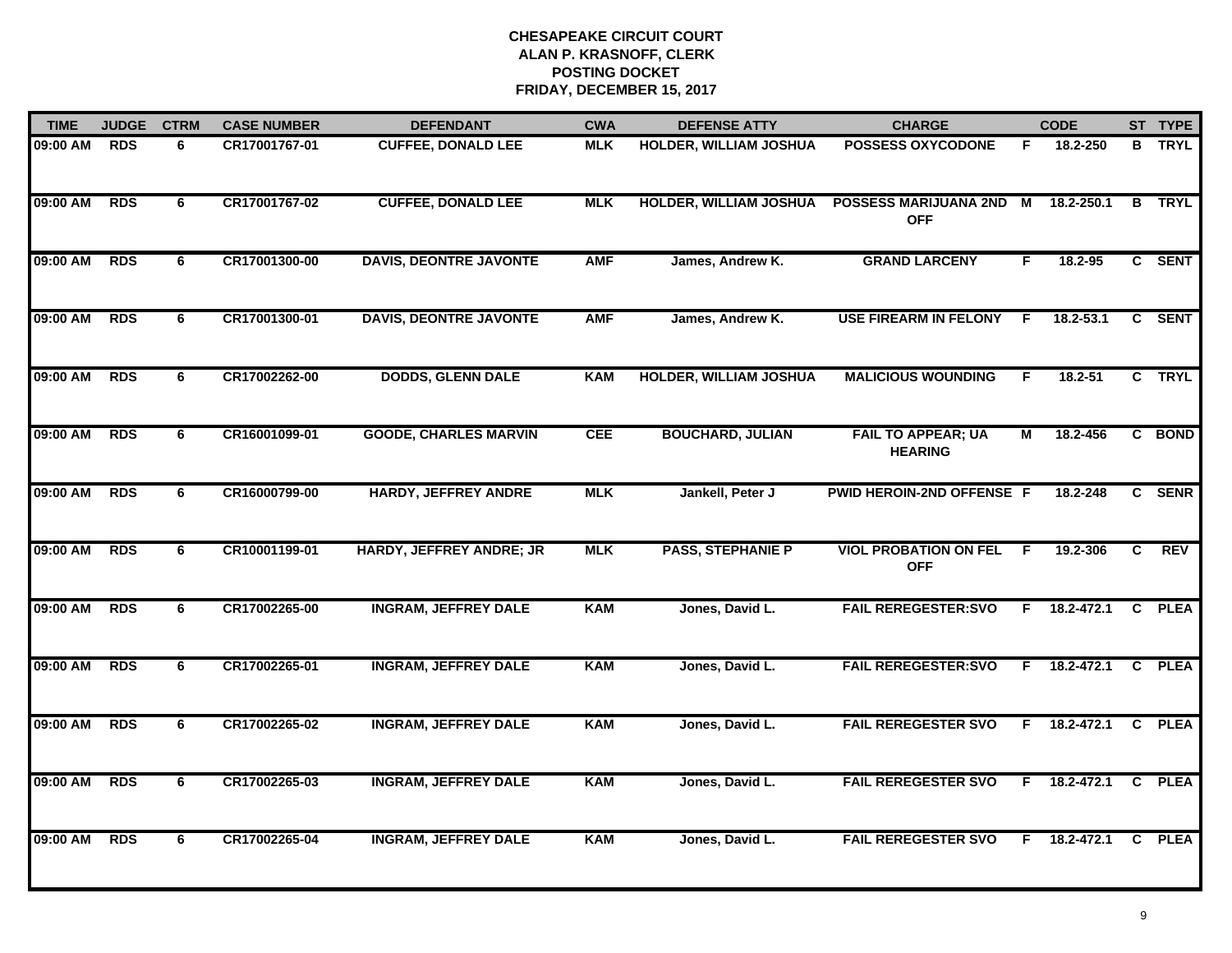| <b>TIME</b> | <b>JUDGE</b> | <b>CTRM</b> | <b>CASE NUMBER</b> | <b>DEFENDANT</b>               | <b>CWA</b> | <b>DEFENSE ATTY</b>      | <b>CHARGE</b>                                  |                | <b>CODE</b>     |                | ST TYPE     |
|-------------|--------------|-------------|--------------------|--------------------------------|------------|--------------------------|------------------------------------------------|----------------|-----------------|----------------|-------------|
| 09:00 AM    | RDS          | 6           | CR17002265-05      | <b>INGRAM, JEFFREY DALE</b>    | <b>KAM</b> | Jones, David L.          | <b>FAIL REREGESTER SVO</b>                     |                | F 18.2-472.1    | C.             | <b>PLEA</b> |
| 09:00 AM    | <b>RDS</b>   | 6           | CR12000781-11      | <b>KIDD, NATHAN RAY</b>        | <b>KAM</b> | PLOTT, STEPHEN           | <b>PROB VIOL (GRAND</b><br>LARCENY)            | F              | 19.2-306        | $\overline{c}$ | <b>REV</b>  |
| 09:00 AM    | <b>RDS</b>   | 6           | CR12000781-12      | <b>KIDD, NATHAN RAY</b>        | <b>KAM</b> | <b>PLOTT, STEPHEN</b>    | PBVIOL(STL PROP W/INT TO F<br>SELL)            |                | 19.2-306        | $\overline{c}$ | <b>REV</b>  |
| 09:00 AM    | <b>RDS</b>   | 6           | CR12000781-13      | <b>KIDD, NATHAN RAY</b>        | <b>KAM</b> | <b>PLOTT, STEPHEN</b>    | <b>PROB VIOL (OBT MONEY</b><br><b>FALSELY)</b> | F              | 19.2-306        | C              | <b>REV</b>  |
| 09:00 AM    | <b>RDS</b>   | 6           | CR12000781-14      | <b>KIDD, NATHAN RAY</b>        | <b>KAM</b> | <b>PLOTT, STEPHEN</b>    | <b>PROB VIOL (GRAND</b><br><b>LARCENY)</b>     | F.             | 19.2-306        | C.             | <b>REV</b>  |
| 09:00 AM    | <b>RDS</b>   | 6           | CR12000781-15      | <b>KIDD, NATHAN RAY</b>        | <b>KAM</b> | <b>PLOTT, STEPHEN</b>    | PBVIOL(STL PROP W/INT TO F<br>SELL)            |                | 19.2-306        | C.             | <b>REV</b>  |
| 09:00 AM    | <b>RDS</b>   | 6           | CR12000781-16      | <b>KIDD, NATHAN RAY</b>        | <b>KAM</b> | <b>PLOTT, STEPHEN</b>    | <b>PROB VIOL (OBT MONEY</b><br><b>FALSELY)</b> | F.             | 19.2-306        | C              | <b>REV</b>  |
| 09:00 AM    | <b>RDS</b>   | 6           | CR12000781-17      | <b>KIDD, NATHAN RAY</b>        | <b>KAM</b> | <b>PLOTT, STEPHEN</b>    | <b>PROB VIOL (TRESPASS)</b>                    | $\overline{M}$ | 19.2-306        | $\overline{c}$ | <b>REV</b>  |
| 09:00 AM    | <b>RDS</b>   | 6           | CR12000781-18      | <b>KIDD, NATHAN RAY</b>        | <b>KAM</b> | <b>PLOTT, STEPHEN</b>    | <b>PROB VIOL (PETIT</b><br><b>LARCENY)</b>     | M              | 19.2-306        | C              | <b>REV</b>  |
| 09:00 AM    | <b>RDS</b>   | 6           | CR12000781-19      | <b>KIDD, NATHAN RAY</b>        | <b>KAM</b> | <b>PLOTT, STEPHEN</b>    | <b>PROB VIOL (OBT MONEY</b><br><b>FALSELY)</b> | M              | 19.2-306        | C              | <b>REV</b>  |
| 09:00 AM    | <b>RDS</b>   | 6           | CR17000606-00      | <b>KNIGHT, MARLON DONTE</b>    | <b>CEE</b> | <b>HOCKADAY, MICHAEL</b> | <b>STOLEN PROPERTY</b><br><b>W/INTENT SELL</b> |                | $F$ 18.2-108.01 | $\mathbf{C}$   | <b>SENR</b> |
| 09:00 AM    | <b>RDS</b>   | 6           | CR17000606-01      | <b>KNIGHT, MARLON DONTE</b>    | <b>CEE</b> | <b>HOCKADAY, MICHAEL</b> | <b>GRAND LARCENY</b>                           | F              | 18.2-95         |                | C SENR      |
| 09:00 AM    | <b>RDS</b>   | 6           | CR13002020-11      | <b>RIALS, RONEIL ALEXANDER</b> | <b>AMF</b> | <b>JAMES, ANDREW K</b>   | <b>PROB VIOL (GRAND</b><br><b>LARCENY)</b>     | F.             | 19.2-306        |                | C BOND      |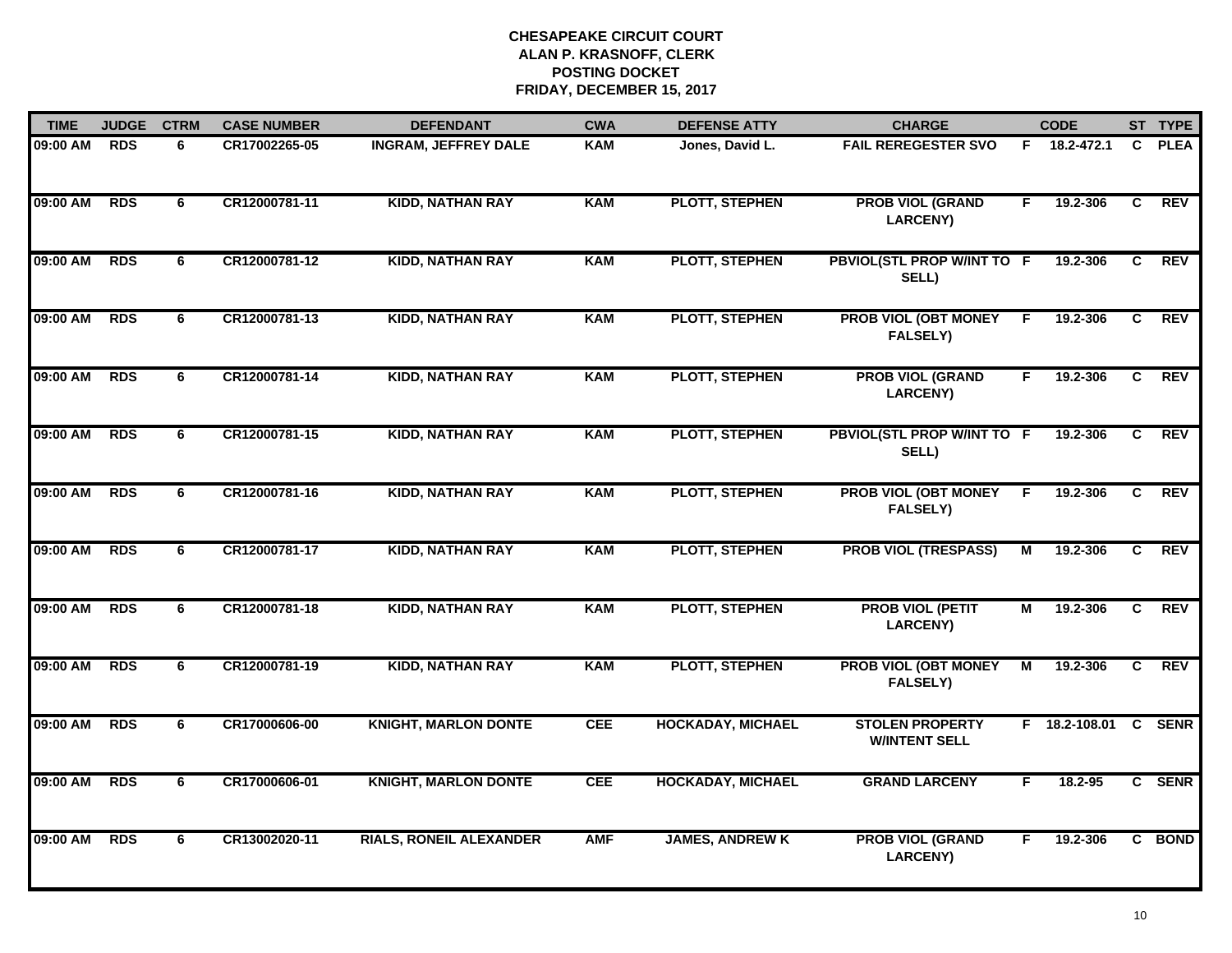| <b>TIME</b> | <b>JUDGE</b> | <b>CTRM</b>  | <b>CASE NUMBER</b> | <b>DEFENDANT</b>                  | <b>CWA</b> | <b>DEFENSE ATTY</b>    | <b>CHARGE</b>                                   |    | <b>CODE</b> |              | ST TYPE     |
|-------------|--------------|--------------|--------------------|-----------------------------------|------------|------------------------|-------------------------------------------------|----|-------------|--------------|-------------|
| 09:00 AM    | <b>RDS</b>   | 6            | CR13002020-12      | <b>RIALS, RONEIL ALEXANDER</b>    | <b>AMF</b> | <b>JAMES, ANDREW K</b> | <b>PROB VIOL (GRAND</b><br><b>LARCENY)</b>      | F. | 19.2-306    | C.           | <b>BOND</b> |
| 09:00 AM    | <b>RDS</b>   | 6            | CR13002020-13      | <b>RIALS, RONEIL ALEXANDER</b>    | <b>AMF</b> | <b>JAMES, ANDREW K</b> | <b>PROB VIOL (CONV FEL</b><br><b>POSS WEAP)</b> | F. | 19.2-306    | C.           | <b>BOND</b> |
| 09:00 AM    | <b>RDS</b>   | 6            | CR13002020-14      | <b>RIALS, RONEIL ALEXANDER</b>    | <b>AMF</b> | <b>JAMES, ANDREW K</b> | <b>PROB VIOL (GRAND</b><br><b>LARCENY)</b>      | F. | 19.2-306    | C.           | <b>BOND</b> |
| 09:00 AM    | <b>RDS</b>   | 6            | CR13002020-15      | <b>RIALS, RONEIL ALEXANDER</b>    | <b>AMF</b> | <b>JAMES, ANDREW K</b> | <b>PROB VIOL (DMG PROP</b><br>$<$ \$1000)       | M  | 19.2-306    | $\mathbf{c}$ | <b>BOND</b> |
| 09:00 AM    | <b>RDS</b>   | 6            | CR13002020-16      | <b>RIALS, RONEIL ALEXANDER</b>    | <b>AMF</b> | <b>JAMES, ANDREW K</b> | <b>PROB VIOL (GRAND</b><br><b>LARCENY)</b>      | F. | 19.2-306    |              | C BOND      |
| 09:00 AM    | <b>RDS</b>   | 6            | CR13002020-18      | <b>RIALS, RONEIL ALEXANDER</b>    | <b>AMF</b> | <b>JAMES, ANDREW K</b> | PROB VIOL(LARC W/ INT TO F<br>SELL)             |    | 19.2-306    |              | C BOND      |
| 09:00 AM    | <b>RDS</b>   | 6            | CR13002020-19      | <b>RIALS, RONEIL ALEXANDER</b>    | <b>AMF</b> | <b>JAMES, ANDREW K</b> | PROB VIOL(LARC W/ INT TO F<br>SELL)             |    | 19.2-306    |              | C BOND      |
| 09:30 AM    | <b>TSW</b>   | $\mathbf{2}$ | CR16000646-03      | <b>HOLMES, PHILLIP EDWARD; II</b> |            |                        | <b>PROB VIOL (POSSESS</b><br><b>FENTANYL)</b>   | F. | 19.2-306    | $\mathbf{c}$ | <b>ADAT</b> |
| 09:30 AM    | <b>TSW</b>   | $\mathbf{2}$ | CR17001110-01      | <b>WAGAMAN, JUSTIN HOWARD</b>     |            |                        | <b>PROB VIOL (POSSESS</b><br><b>HEROIN)</b>     |    | 19.2-306    | C.           | <b>ADAT</b> |